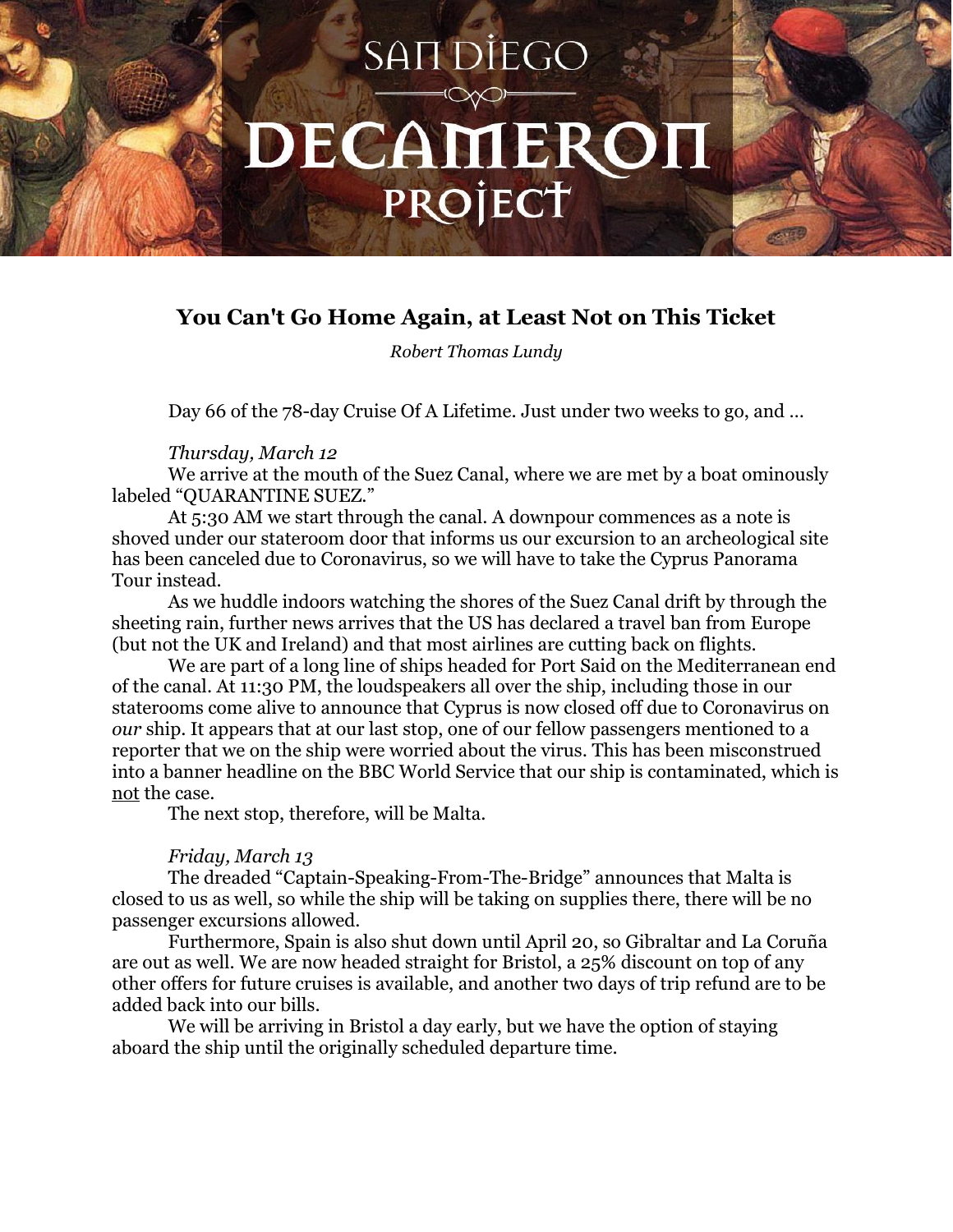#### *Saturday, March 14*

This day the drama club performs our little murder mystery that we've been rehearsing most of the sea days. It goes over well, with lots of jokes about the "Coca– Cola Virus."

It is followed up by the captain's now-customary announcement of a new glitch in the schedule. It seems that the authorities in Malta won't even let us take on provisions without a two-week quarantine, so the captain has decided we have enough food and fuel to make it directly to Bristol with no stops. Now, we will arrive in Bristol on the 22nd.

In other news, the US has extended travel restrictions to include England and Ireland as well as the rest of Europe.

#### *Sunday, March 15 - Saturday, March 21*

Cruising the Mediterranean sea while the rest of the world descends into chaos, from what little we hear on our internet-challenged older ship … We arrive in Bristol even earlier than re-planned.

#### *Sunday, March 22*

The UK has locked down. Therefore we have no hotel to stay in once we are off the ship. Our flight home to San Diego isn't for another week, but who cares, it's also been canceled.

#### *Monday, March 23*

Our travel insurance comes through. They get us a flight back tomorrow, the same day we are to be evicted from the ship.

#### *Tuesday, March 24*

The Airport express bus from Avonmouth to Heathrow is canceled. Fully masked and loaded with luggage, we arrive at Terminal 5 after a two-hour ride in a taxi that smells power-washed with hand sanitizer. The cab driver apologizes and says that there is a problem with the credit card payment system. We need to pay cash. This is a bit awkward, since I have only £10 on hand. All the rest of my cash is in US currency.

"No problem" says the cabby. "There's a cash machine (ATM to you Colonials) in the terminal." Indeed there is. After we watch the said device cogitate several minutes upon my request for £200, it finally informs us it is no longer in service. We settle for the equivalent in dollars.

Of the hundreds of ticket stations in the building, only two are operational. On the plus side, nobody worries about limits on carry-on bags. We passengers (all 25 of us) board an Airbus A380. No issues with social distancing here—the plane is designed to carry over 500 people.

As we fumble with our seatbelts, a text message beeps on our phones that there will be no meal service on our flight due to the disruptions caused by the Coronavirus. It recommends we purchase plenty of food before getting on the plane. Timing …

We push away from the gate. Then a strong Scottish brogue announces that a passenger has been taken ill and must be removed, and there will be a wee delay in departure. The time we will be stuck inside our flying warehouse has been extended from 11 hours to 13. Regret is expressed for any inconvenience.